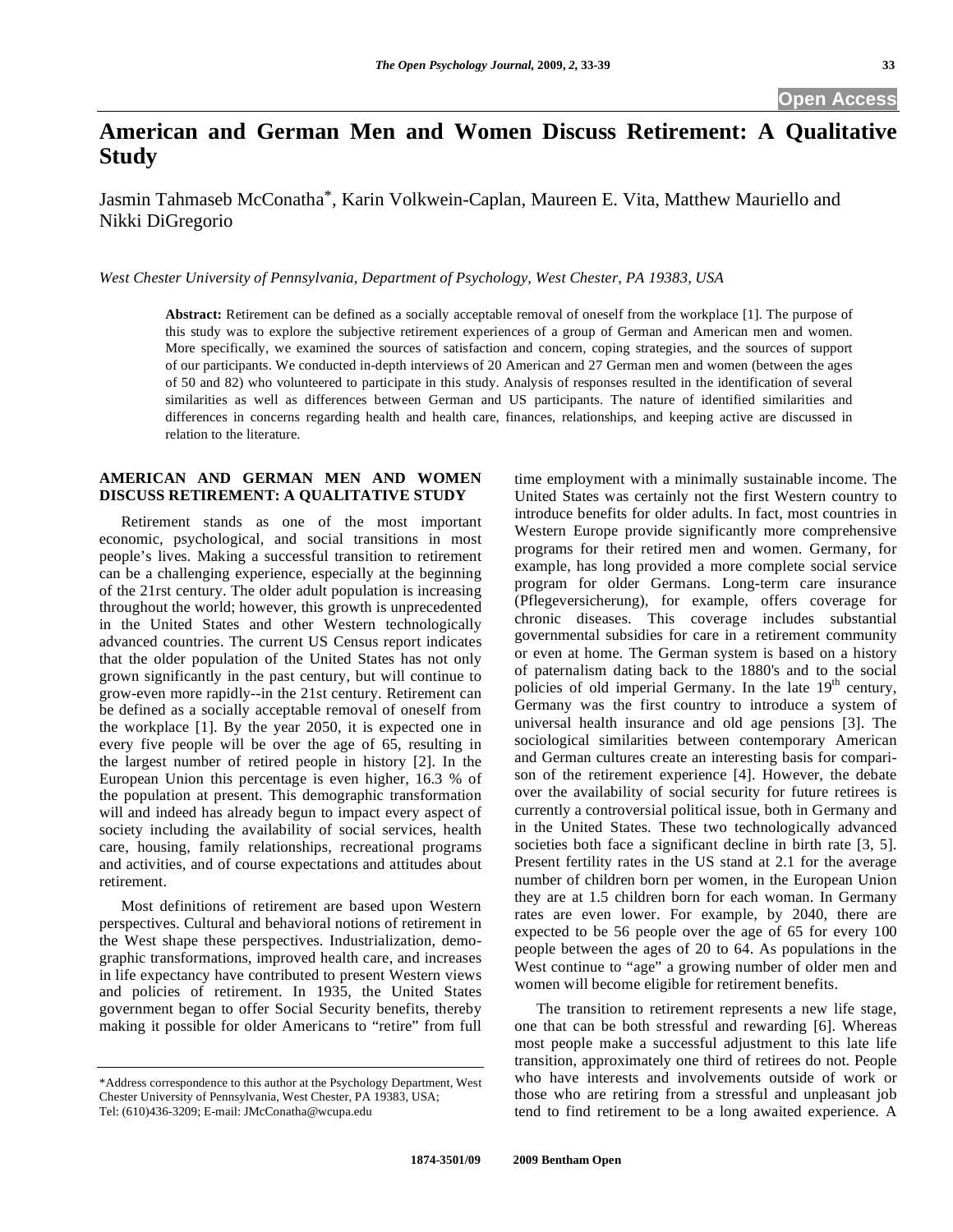planned, anticipated retirement appears to be a key component to a positive experience [6]. However, planning can also be a stressful undertaking; it necessitates evaluating finances, making decisions about housing and possibly facing possible unpleasant scenarios surrounding issues like late-life illness and death [7]. Planning also has the potential of becoming a process of rumination which could lead to anxiety and depression [8]. One study examining older American, Canadian, and German women's planning strategies for retirement found that retired women were at an increased risk of living alone in poverty and having a need for long-term care, especially if they were widowed [9]. These researchers also found that among their participants, German women were less likely to plan for their retirement. Germans, in fact, tended to emphasize disadvantages of planning, such as not being able to predict the future, not wishing to dwell on negative events, the possibility of not having the resources for desired options, and the belief that no plan was necessary since they were in no immediate risk. This reasoning can be partially attributed to the fact that the German social system is more extensive and requires less individual initiative than its Canadian or American counterparts [9]. Those participants who did plan stated that it helped them cope with an uncertain future, and that planning could prevent them from becoming a burden to caregivers. Researchers have emphasized that planning should be conceptualized as a way of increasing control over one's life and that more general plans tended to be more adaptive since they allowed for flexibility while at the same time helping reduce anxiety or dread for possible disasters [9].

 According to some studies one of the most stressful concerns of retirees were unexpected feelings of detachment from the productive world of work and life changes associated with transition to retired status [10]. Realistic expectations are an important consideration for a successful retirement transition [11]. Regardless of planning, however, expectations may fall short as a result of unexpected and sudden events [7]. Another critical factor associated with a successful transition to retirement is timing. A number of factors associated with timing appear to influence successful adaptation to the retirement experience. These include health concerns, mandatory versus voluntary retirement, and realistic expectations, planning, and awareness of the retirement experience. Role entries or exits that are experienced as either earlier or later than socially prescribed may be perceived as more stressful or unsettling, than role transitions that are normative, expected, and planned [12].

 A number of other factors that have been associated with a successful and satisfying transition to the retirement include health status, economic factors, social support, and involvement in activities. Numerous studies have indicated that satisfaction with one's health is perhaps the one major factor influencing an individual's overall assessment of their life [13]. As people age there is an increased possibility of having to cope with various health concerns. Health concerns can tax a person's resources, negatively impacting the retirement years [14-17].

 Satisfying relationships and social support can serve as a buffer against stressful life situations, and can help promote a smooth transition to retirement. Connections with family, friends, neighbors and co-workers are important across the lifespan [18]. Retirement, however, can disrupt long standing friendships and support networks from the workplace. The stressors of retirement may be compounded by the loss of structured social involvement in the workplace and the need to initiate or develop new supportive relationships outside the workplace. Socio-emotional selectivity theory provides an explanation of the relationship between social support and later life transitions. This theory addresses specific goals for social support congruent to later adulthood and retirement [19]. It argues that older adults, realizing that time is limited, focus on the pursuit of emotionally rewarding relationships and experiences. Regardless of the individual circumstances, remaining socially and physically active is an important factor promoting well being and life satisfaction [20].

 Given the potentially stressful nature of later adult experience, a successful retirement can present a challenge, especially at the beginning of the  $21<sup>st</sup>$  century. People with greater social and cultural resources are able, of course, to adjust more positively to difficult situations [21]. However, regardless of other circumstances, retirement, like other major life transitions, is a stressful experience. The existence of adequate coping strategies can help make this transition a positive one [8, 11]. Studies have indicated that there are age differences in the ways that women and men cope with life transitions. For example, researchers have identified a shift towards more mature coping mechanisms over adulthood, with an increasing reliance on cognitive adjustment. In other words, older individuals shift the focus of their attention away from limiting factors and situations and onto situations that may not be compromised by developmental loss [22]. This shifting was interpreted as a change from the tenacious goal pursuing of young adulthood, to greater flexibility and resilience in later adulthood [22]. This shifting of attention is consistent with findings that positive reappraisal is a coping skill often utilized by older adults. Positive reappraisal has been shown to lead to a decrease in depressive symptoms and an increase in feelings of life satisfaction [8, 23]. Researchers have also suggested that it is important to emphasize attaching positive meaning to transitions, such as retirement, and to associate this transition with personal growth instead of loss [8].

 Evaluating coping from a cross-cultural perspective, researchers have evaluated cultural differences in reappraisal of life events between middle-aged and older people from Germany [24]. His study found that for older adults, positive interpretation of a situation was an important part of successful coping across a variety of domains, such as marriage, health, living environment, and to a lesser extent, financial situation. This study reinforces the adaptive nature of a shift towards the utilization of positive reappraisal with age. In fact, positive reappraisal may be an example of an agespecific coping mechanism. For example, when positive reappraisal is used by younger adults, it is associated with lowered reports of autonomy, purpose in life, and selfesteem. In older adults, on the other hand, positive reappraisal is associated with personal growth and increased life satisfaction [8]. Cross-cultural similarities and differences in strategies for coping with life transitions such as retirement warrant further investigation. An analysis of the literature indicates that there are gaps in cross-cultural research information available on the nature of retirement experiences of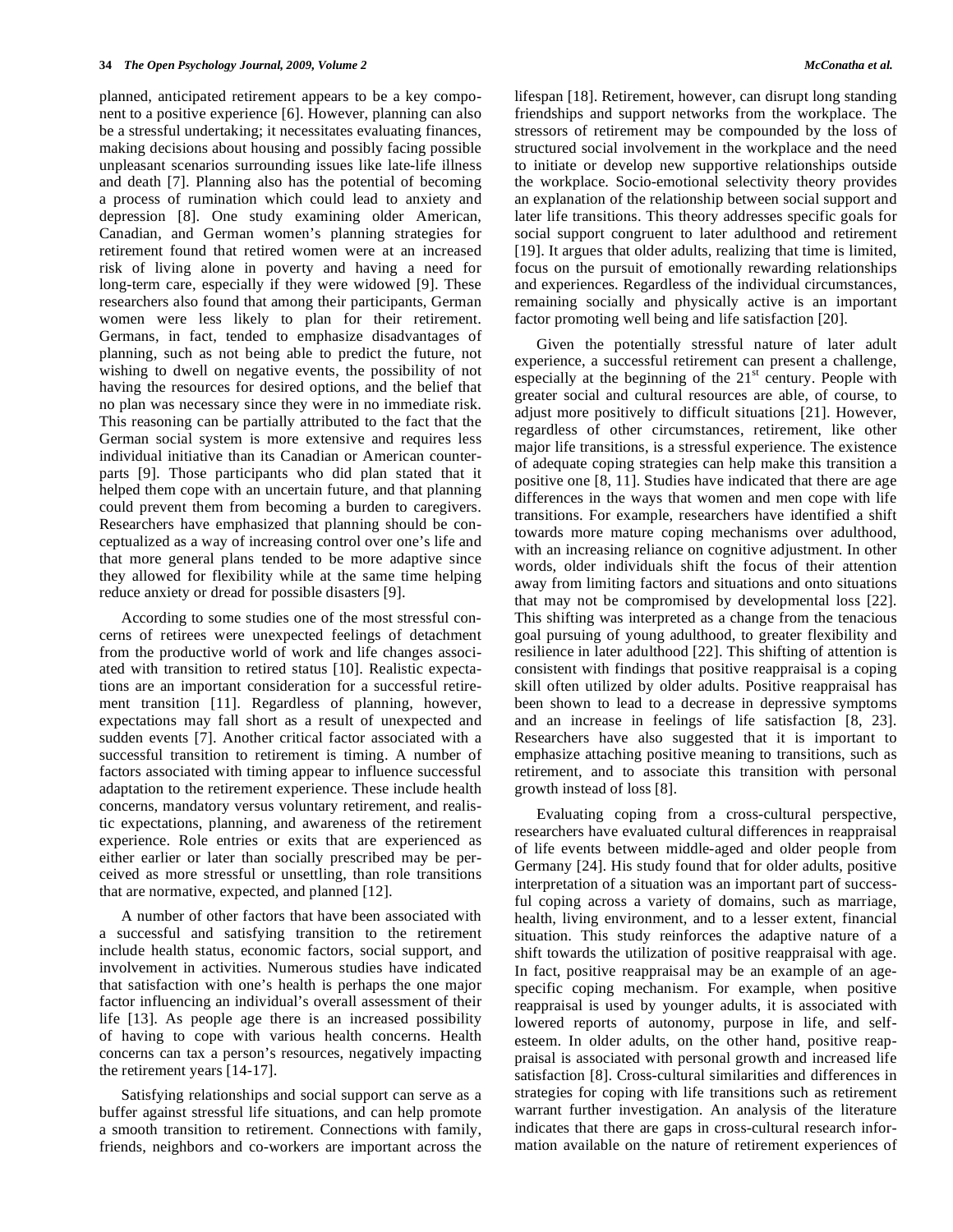men and women. The purpose is this study was to explore the subjective retirement experiences of a group of German and American men and women. More specifically, we focused on the identification of the factors affecting the life satisfaction, areas of concern, coping strategies, and sources of support of our participants.

### **METHODOLOGY**

 Consistent with the goals of this study we utilized a qualitative research methodology [25]. We conducted in-depth interviews asking broad open-ended questions of our participants. Our sample consisted of an availability sample of 20 American and 27 German men and women who volunteered to participate in this study. Participants ranged in age from 60 to 82. We utilized a snowball sampling procedure. Participants were informed of the study and those who were interested in participating volunteered to be interviewed. Consistent with the definition of retirement as a withdrawal from full-time employment, all the participants identified themselves as "retired," although several were working on a part-time basis, generally less than 15 hours a week. Eight of the American participants and six of the German participants were employed on a part time basis. American participants included seven White, six Black men, one Hispanic woman, one Black woman, and five White women. The German participants included nine men and 18 women. Most of the Germans had the equivalent of a High School education. University attendance was and continues to be less common in Germany than in the US. The US participants all had a high school degree, two of the men and three of the US women had university degrees. All of the participants were or had been married, at the time of the interviews, seven of the German and three of the US women were widowed. Demographic variables are summarized in Table **1**.

**Table 1. Demographics Information of German and US Participants** 

|          | $N = 47$ | <b>Married</b> | <b>Widowed</b> |
|----------|----------|----------------|----------------|
| American | 20       | 17             | 3              |
| Male     | 14       | 14             | 0              |
| Female   | 6        | 3              | 3              |
| German   | 27       | 20             | 7              |
| Male     | 9        | 9              | 0              |
| Female   | 18       | 11             |                |
| Total    | 47       | 37             | 10             |

Age Range: 50-82.

 Semi-structured interviews were conducted on an individual basis primarily in the participant's homes. Interviews with Americans were conducted in English and interviews with the German sample were conducted in German. Interview questions were designed to focus on overall life experiences, health, well-being, sources of concerns, plans and goals for retirement, methods of coping with stress, sources of support, and factors affecting overall satisfaction. Broad general questions were included in the interview

protocol in order to elicit as much information as possible. Interview questions included: *Tell me about your life? How do you spend your time now that you are retired? Please define retirement in your own words. How do you feel about retirement? What hobbies and activities do you enjoy presently? What makes you happy? What do you look forward to? What are some of your hopes and plans for your retirement years? Who are you closest to? Who offers you the most support? What are the most important social events you have witnessed? What is the major contribution you feel you have made in your life so far? What are the major stressors and concerns that you have had to deal with in your life? How are your concerns in retirement different from those of the past? How are they the same? How do you try to deal with these concerns?* Based on the responses, the interviewers then probed domains of interest with more specific follow-up questions. For example, participants were asked to rank their areas of satisfaction and concern along with their ways of dealing with their concerns.

 Each interview lasted from one to two hours. Upon completion of the interviews, answers to the questions were transcribed into word-processing documents, which were analyzed. The data were then coded into meaningful analytical categories. The German data were translated into English by two of the researchers who are fluent in German and English. Inconsistencies were checked by a third fluent German speaker. Each interview was then coded by two researchers. In one case, there was an inconsistency between the two researchers; a third coder then evaluated the data. The list of codes was developed prior to the examination of the data. This list was based upon a review of the literature; it included health factors, relationships and sources of support, meaningful activities, contributions, and life satisfaction. Upon completion of the analysis of data, identified categories were organized into hierarchal domains bases upon the number of times the participants referred to each category and the importance they attached to each domain.

## **RESULTS AND DISCUSSION**

 Analysis of responses resulted in the identification of similarities and differences between German and US participants. Similarities included general concerns about health, maintaining close relationships, and keeping active. Content analysis of responses to the interview questions also revealed differences in focus of concerns between American and German participants on the factors mentioned above.

#### **Health Concerns**

 By far the most frequently cited area of concern was health. Concerns about health were mentioned as a primary source of ongoing stress by more than 75 percent of the participants from both countries. Americans also expressed concerns about healthcare availability and its related costs. The German participants showed less concern in this area. However, older German still verbalized concerns for their individual health status and its effect on their well-being. Henry, a 76 year-old German man stated that:

 "I have had health problems since the war. Back pain and headaches. I always managed them and kept busy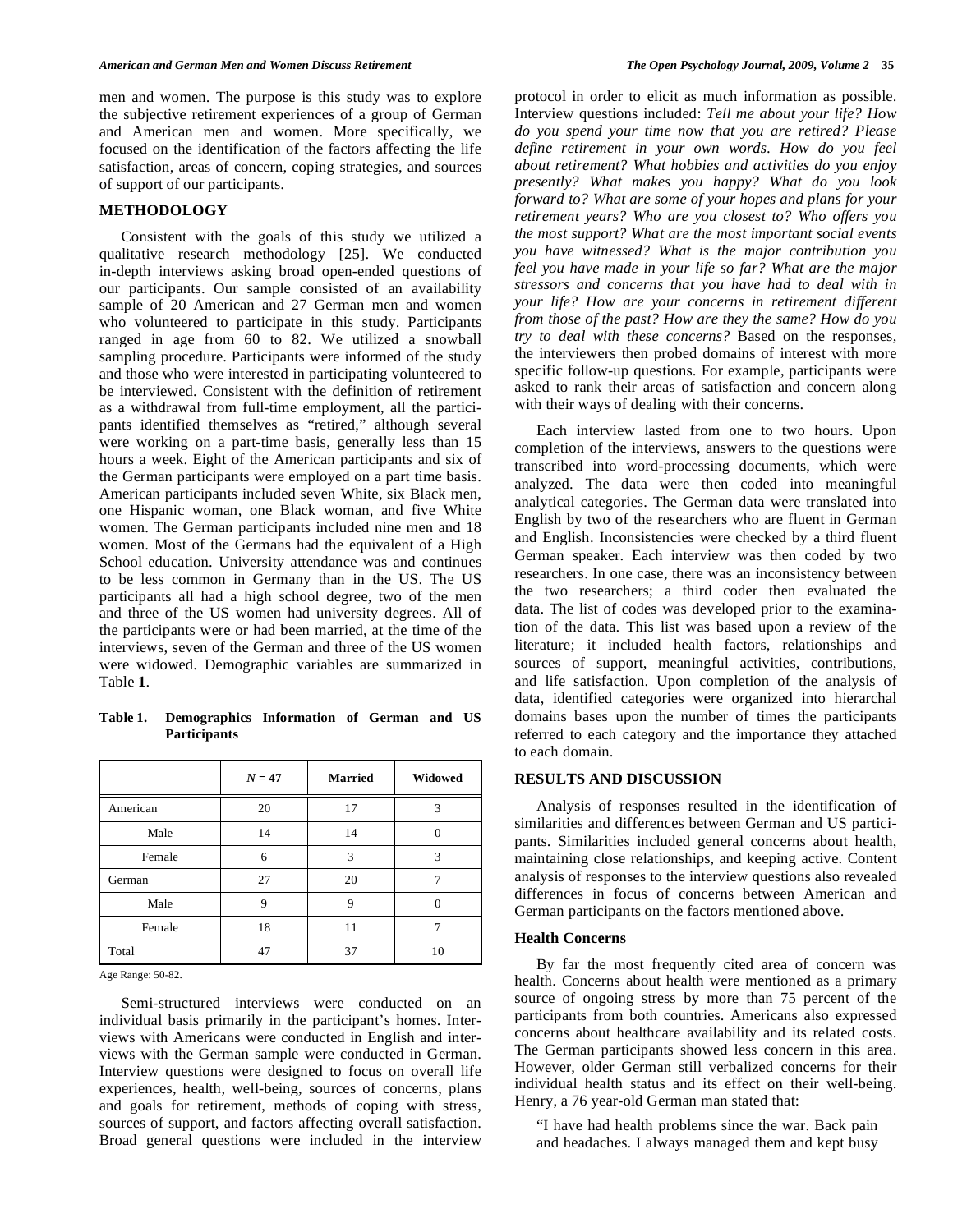even with my problems. As I get older, it becomes more difficult to do anything when I am in pain. This is depressing to me".

#### **SIMILARLY, A US PARTICIPANT SAID**

 Since I turned 60, I feel very nervous about my health situation. My father died of a heart attack at 61. I have already had one heart attack. I never know if each day will be my last. I worry about that all the time.

 Several of the participants from both counties made general comments like "as long as I stay healthy, life will be fine."

### **Social Relationships**

 Anxiety and concern over health and healthcare issues was followed by the importance of family and friends in maintaining their quality of life. Social relationships were mentioned by both American and German participants as an important source of support, satisfaction, as well as concern and stress. For example, "Laura," an 80 year old white American woman, agrees that being socially connected to her family is a great source of happiness and comfort. She understands that even though she is getting older and life is becoming more difficult, it is her family that makes her life worthwhile. The support that her family and friends provide gives her comfort and a sense of well-being.

 I am 80 years old and have health problems; arthritis and high blood pressure. Sometimes it's difficult to enjoy leisure activities the way I used to when I was younger, but most days I am able to get out and take a walk or participate in an exercise class. For me, just know that my family is safe and happy makes me happy. Visiting with them as often as I can always puts a smile on my face.

 A parallel example from German participants includes, Gunner, an 80 year-old man who states that: "As long as I am healthy and surround by my loved ones, I am a happy man." Ulla, a 69 year-old German women said that:

 "I love my two children and three grandchildren and enjoy spending time with them. But I do not have the time and energy to take care of my grandchildren. When they come to visit, I always have to run after them, then I am exhausted. Sometimes I wish they did not live so close by".

 Walter, a 67 year-old African American male who is a retired university professor reported that he is content with his life and keeps himself occupied. He is highly involved, along with a group of former students, with humanitarian efforts in disadvantaged countries. He revealed that an ongoing source of stress for him is his relationship with his only child; a relationship that remains much more distant and detached than he would like. He understands that he is getting older and there may not be a chance to heal the rift between his daughter and himself. This appears to be a constant source of pain and sadness for him.

 I had a near fatal illness four years ago and it taught me how valuable life is. Even though I am now retired from the university, I work with student groups and charitable causes. I hope that I can leave the people that I've touched in my life with the message that helping others is what we, as humans, should aspire to. My only regret is that I don't have a closer relationship with my daughter. This is a source of pain and stress for me.

 Overall the majority of the participants said that the support of their family and friends provides them with a sense of comfort and feelings of well-being. For example, Renate, a German participant states:

 "If it were not for my family I would be very lonely and unhappy. I visit them once or two times a week. In the summer, we go to the North Sea together for two weeks. That is all I need in life, a little company, a little holiday".

 Our findings were consistent with these other studies in that social relationships were a key factor in aging well [26]. Also consistent with related literature women from both countries were more likely to talk of the importance of friends and extended family as a source of support, whereas the men tended to focus on their spouses and children only as a source of support.

#### **Maintaining A Sense of Satisfaction**

 The majority of the participants, more than 80 percent of both US and German men and women, reported that they were either satisfied or very satisfied with their lives. As previously stated, satisfaction with relationships was consistently mentioned as an important factor affecting life satisfaction. Factors which were mentioned as sources of satisfaction included physical activities (e.g., walking), hobbies (e.g., gardening), interests, expectations of oneself, 0as well as spirituality or religious beliefs. In addition, several coping strategies appeared to be helpful in dealing with expressed concerns. Consistent with the review of the literature coping strategies mentioned by participants included positive reappraisal of life events and support perceived from religious beliefs. In fact positive reappraisal appears to hold is value cross-culturally. For example, one 70 year-old German woman reported that she: "[tries] to make the best of life, even though life did not always meet [her] expectation[s]." Her faith gives her strength to go on. An 80 year-old white American woman, Sally, reports that she can always find something to be happy about, despite having experienced significant interpersonal loss coupled with health complications due age and previous afflictions. In addition, she reports consistent use of humor to further boost her mood. She states: "I am a happy person. I try to laugh and make a joke about almost anything." Besides emotion-focused strategies, Sally also utilized active coping strategies. She stated:

 "I devote time to charity work, this helps me feel like I am making a contribution to the world. I also have a friend who I got to films, dancing, and traveling with. These things keep me happy and busy".

 Religiosity or spirituality played an important role in many of our participants' lives. "Life is a gift from God, and I give thanks to Him everyday" stated a 74 year-old German man. More than 50 percent of the participants said that their belief in God and religious practices helped them cope with problems and be satisfied with life. These findings are consistent with the literature. Cross-culturally, older adults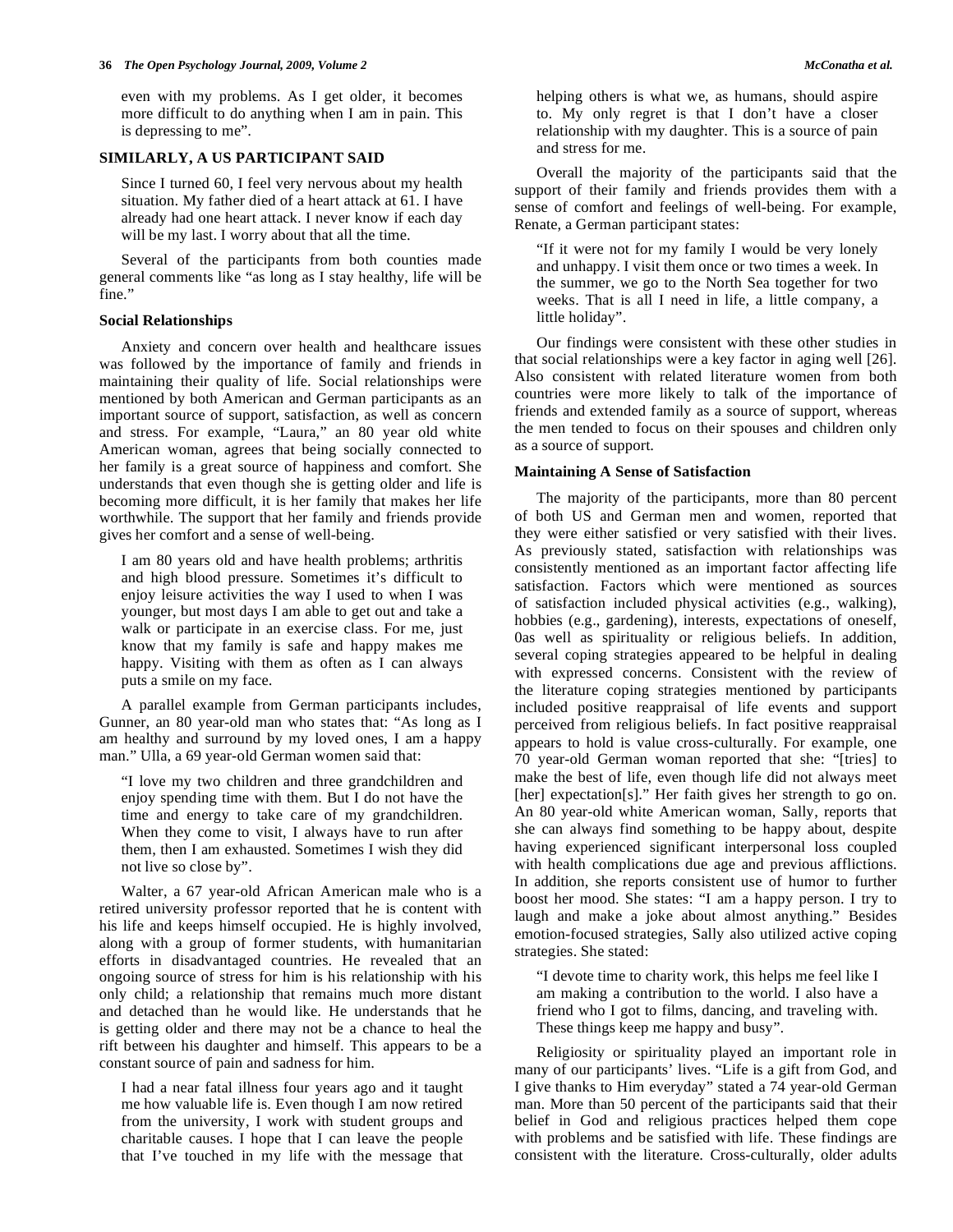tend to rate themselves higher on measures of religiosity and report strong religious beliefs [27]. Religious service attendance is often utilized by older adults to alleviate feelings of loneliness. However, organized worship not only serves to connect individuals, but also may serve as an existential anchor. Thus, while older adults are maintaining social connections *via* religious services, they also are maintaining their own sense of meaning and purpose through solace, connection with other worshipers, and connection to a higher entity. Much like organized religious practices, spirituality can serve as an important buffer against stressors, such as illness, for older adults. Religion plays an important role in reducing distress [28].

 A poignant example of how spirituality can be used as a coping strategy comes from a 67 year-old African-American male. While in his early 60s, he had become very ill with a high fever and almost died. When he recovered, he thanked God every day. He said: "[I] was not finished with [my] work here on earth." Other American participants, too, noted that either belief in God and praising God are important factors that contribute to their happiness.

 The importance of religion was paralleled in the German data as well. For example, a 66 year-old German woman talked of her past concerns: "life was not always easy, but thanks to God I managed." Another 74 year-old German male reported that his belief in God, along with his desire to make other people happy contributed equally to his current life satisfaction. Comments like these support the documented connection between religion and psychological well-being.

#### **The Importance of Autonomy**

 Several of the participants mentioned worries about general finances and the poor state of the world. There were marked country differences in these domains. More of the Americans were worried bout cost of living expenses; in fact more than 90 percent of the US participants mentioned this as an area of stress, several of the German participants also mentioned worries about finances, but there were clear country differences in emphasis on finances. Expressed financial concerns also affected feelings of control and independence.

 Maintaining a degree of autonomy was stated as an important source of concern by a majority of both US and German participants. For example, a 66 year-old American woman reports that she is "worried about losing independence." A 74 year-old German man expressed a similar concern:

 "I'm anxious about suffering another stroke; for both myself and my wife. The left side of my wife's body is already paralyzed from a stroke, so we do not have a lot of recreation time together".

 There were, however, cultural differences in expressed concerns. Although both U.S. and German participants feared loss of autonomy and being a social burden on children, only American participants stated financial concerns in relation to loss autonomy. For example, a 74 year-old German male stated that he was: "I am anxious about having to move to a home for senior citizens, or

having someone come to my house to care for me. This would be difficult." However, he expressed no concern over the cost of living in such a facility. As stated earlier, Germany's state-run healthcare appears to ensure adequate care for older adults, alleviating the financial concerns over the matter, unlike the US, where adequate care is not guaranteed. Interestingly, these participants recognized that realistically speaking it is plausible that they may have to move into a home for senior citizens at some point in time. Keeping somewhat of an open mind and planning for this move ahead of time facilitates the transition.

 As previously mentioned, US participants expressed considerable concern about living expenses, especially health care expenses. The debate over increasing needs and diminishing resources has recently been raging in the United States. In the US, arguments over Social Security benefit reform have been a matter of political debate. There is considerable controversy over the view that the Social Security Systems is in crisis. However, changes have already taking place which affect people's ability to retire. In 2002 the age eligibility in the United States for full retirement benefits began to increase from 65 to 67. Recent studies in the United States indicate that only a small percentage of people are in favor of reducing benefits for older men and women. In fact most people stated that rather than cut other services so that Medicare might expand benefits to pay for long term care [29]. Even so, facing the possible reduction of social security benefits, older adults in the US may have considerable fear and anxiety about retirement.

 Despite concerns many of the participants also found retirement to be a time of growth and opportunity. They felt that they were able to enjoy their independence from work, childcare, household chores and develop hobbies as well as travel. A 66 year-old German says that he always

 …looked forward to the possibilities offered by retirement, and the experience has been very good. I like to travel, do artwork, and garden. I can do what I like. I am very happy.

 Finally, the responses of our participants were influenced by the social and cultural events they have experienced in their lives. The German men and women, in particular, repeatedly spoke of the influence of World War II and how it impacted their lives. They also expressed significant distress over the state of the world. For example, Karl, a German participant states:

 "It seems that all of my life I have had to be ashamed and worried about World War II and what we did to the world. I am tired of this, but if we forget it may happen again; there are many crazy people in the world".

 Also, several of the Germans stated that while Germany may have learned its lesson from history, they were worried about other countries, in particular the US aggression in the world and the future of the world as a consequence. Several participants expressed their frustrations about not knowing what they could do to help make the world a better place. Germans expressed concerns about the need for future generations to pay attention to the mistakes and lessons of the older generations.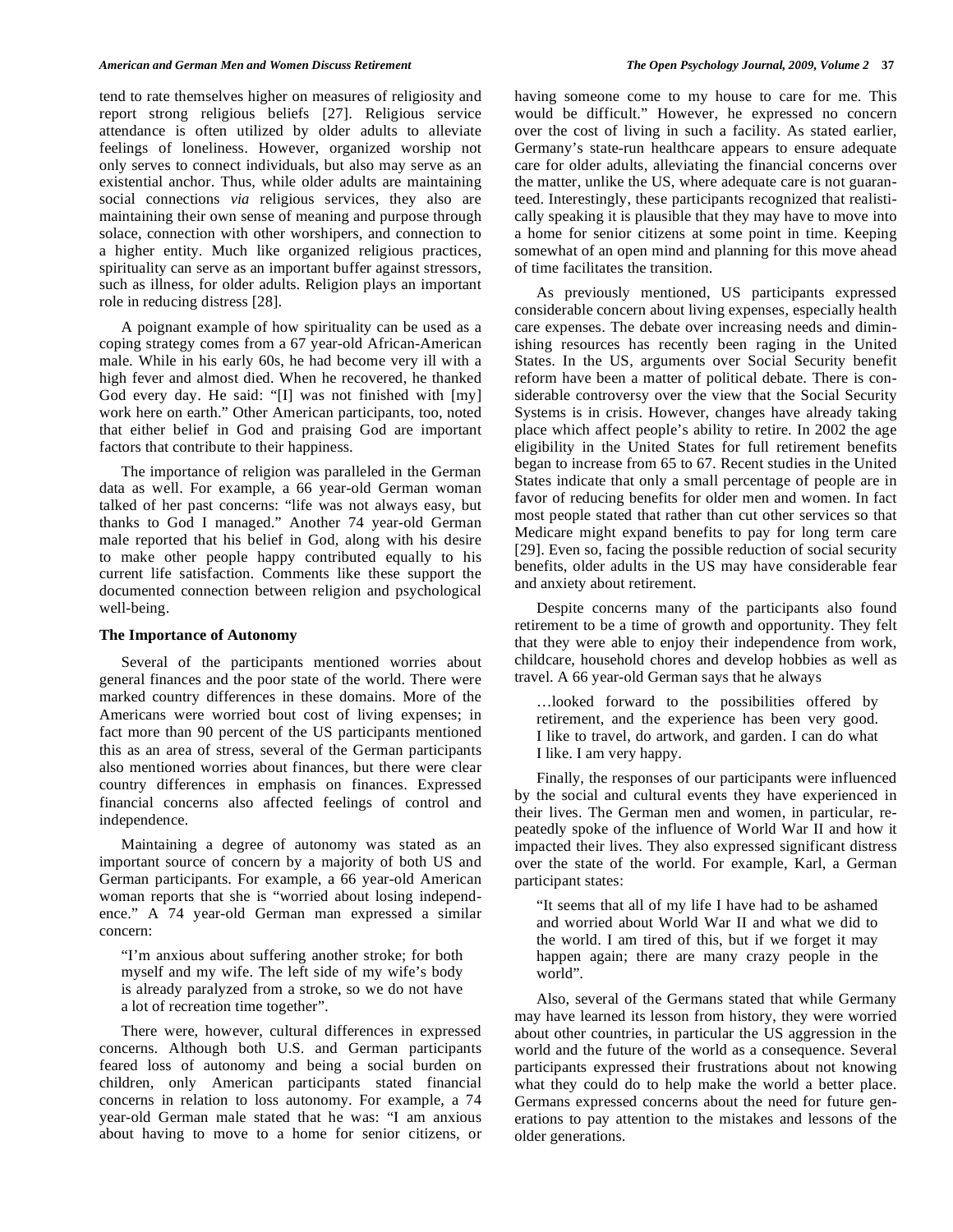Several of the participants, especially US males, expressed satisfaction with the availability of up-to-date technology such as e-mail and internet use. They stated that they were proud of their newfound skills in this area, that access to this technology had improved their lives and made them more satisfied.

 Later adulthood offers men and women a chance to reflect on the past, think of the contributions they have made, and the lessons they had learned. Overall, despite stressors and concerns, the participants expressed a general sense of satisfaction with their lives. As mentioned, several of the participants had serious health concerns and had experienced considerable losses, reliance on sources of support, religious beliefs, and coping mechanisms helped them to deal with their concerns and maintain the quality of their lives.

 Defining successful retirement is difficult given the subjective nature of each individual experience. Consistent with other research, our findings indicate that realistic expectations and flexibility in goals and plans are important considerations affecting the retirement transition [11]. We found that that although planning was important, regardless of previous planning, expectations may fall short because of sudden negative events or nonevents. Coping successfully with any major life transition presents a challenge. Theories of coping indicate that coping strategies, such as positive re-appraisal are effective in later adulthood. Furthermore, Socio-emotional Selectivity theory emphasizes the importance of continued engagement in satisfying activities and relationships [19]. Studies have found that maintaining involvement in meaningful activities helps promote feelings of well being and satisfaction. This appeared to be the case with our participants; in general they stated that their interests, such as gardening and exercising helped them feel more satisfied with their lives. These activities could also be perceived as preventative coping strategies [7].

 Contemporary older men and women, especially those living in Western countries like the United States and Germany, are facing considerable social changes which are related to their well- being and satisfaction in later life. In the US especially, global forces are prompting American companies to restructure and to outsource jobs. As a consequence, unprecedented numbers of older workers have been lost their jobs. These changes are of serious concern to older Americans. The lack of economic resources leaves many older Americans without adequate means and in a position where they must struggle with basic life necessities and poor quality medical care. In fact more than 17 percent of older Americans over the age of 65 live at or below the poverty level, with as many as 34 percent living just above the poverty level [2]. It would appear that Cowgill's notions about modernization and the status of the elderly, proposed more than 30 years ago, still holds true [30]. He suggested an inverse relationship between an appreciation of elders and modernization; older people in less technologically advanced societies tend to exercise more economic and social power than older adults in less industrialized countries.

 However, on a more positive note, Western notions of retirement are based on the view that retirement represents a satisfying and rewarding time of life. Our findings indicate that although there are concerns and stressors associated with retirement, consistent with the literature, most people seem

to be satisfied or express satisfaction with this time in their lives [31]. This study has explored the subjective retirement experience of a group of US and German men and women. Retirement has evolved as an important life transition in industrialized societies. Overall the results of this study indicate that the quality of life during the retirement years is influenced by the inter-relationship between individual factors and the resources and supports available in the social and cultural environment. This study has certain limitations which must be considered. Broad generalizations from this study are relatively small, as nonrandom sample of participants are limited. Not only the small sample size, but also the considerable variation in age and education of the participants limits the generalizability of the results. Furthermore, caution must be exercised when attempting to make cross-cultural generalizations from this study, as country and gender are confounded. Consistent with Bronfenbrenner's Ecological Systems Theory development is contingent upon interactions influences of various systems which include family, environment, workplace, and relationships with others [32]. Cross-cultural research can aid in understanding the ways in which these variables influence the behavior and well-being of older adults in various parts of the world [33]. This study aims to further knowledge on the interacting influence of factors associated with retirement, social activity, subjective well-being, and aging.

 This study points to the importance of the social, economic, and cultural factors in shaping later adulthood. The qualitative nature of this study adds depth to the understanding of the meaning of retirement and later life. How older men and women think and feel about their lives is an increasingly important area of investigation and should be further explored both quantitatively and qualitatively.

#### **REFERENCES**

- [1] Luborsky MR, LeBlance IM. Cross-cultural perspectives on the concept of retirement: an analytic redefinition. J Cross-Cult Gerontol 2003; 18: 251-71.
- [2] U.S. Bureau of the Census. Percent of people by ratio of income to poverty level: 1970 to 2003. Retrieved February 9, 2005. Available from: http://www.census.gov/hhes/poverty/hstpov/hstpov5.html
- [3] Cockerham WC. This Aging Society. 2<sup>nd</sup> ed. Upper Saddle River, NJ: Prentice Hall 1997.
- [4] McConatha J, Tahmaseb, Volkwein K, Schnell F, Leach E, Riley L. Attitudes toward aging: a comparative analysis of young adults from the United States and Germany. Int J Aging Hum Dev 2003; 57: 203-15.
- [5] United States Department of Health and Human Services. U.S. birth rate reaches record Low 2003 June; [cited 2003 June 25]. [About 2 screens]. Available from: http://www.hhs.gov/news/press/ 2003pres/20030625.html
- [6] Rosenkoetter MM, Garris JM. Retirement planning, use of time, and psychosocial adjustment. Issues Ment Health Nurs 2001; 22: 703-22.
- [7] Schlossberg N K. Training counselors to work with older adults. Generations 1990; 14: 4-7.
- [8] Kraaij V, Pruymboom E, Garnefski N. Cognitive coping and depressive symptoms in the elderly: a longitudinal study. Aging Ment Health 2002; 6: 275-81.
- [9] Pinquart M, Sörensen S. Factors that promote and prevent preparation for future care needs: perceptions of older Canadian, German, and US women. Health Care Women Int 2002; 23: 729-41.
- [10] Chase CI, Eklund SJ, Pearson LM. Affective responses of faculty emeriti to retirement. Educ Gerontol 2003; 29: 521-34.
- [11] Wrosch C, Heckhaussen J, Lachman ME. Primary and secondary control strategies for managing health and financial stress across adulthood. Psychol Aging 2000; 15: 387-99.